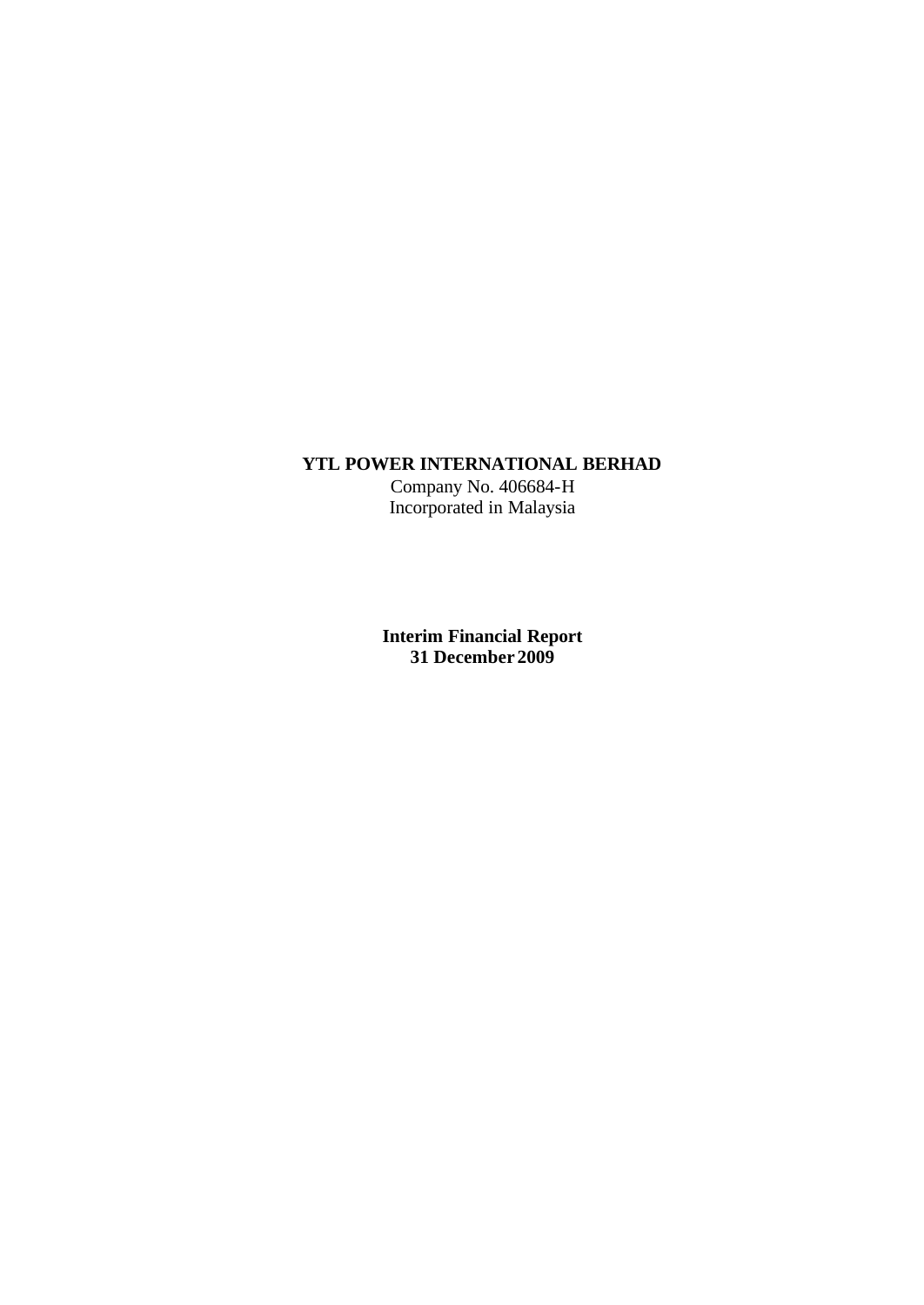# **YTL POWER INTERNATIONAL BERHAD**

Company No. 406684-H Incorporated in Malaysia

# **Interim Financial Report 31 December 2009**

# **Page No.**

| <b>Condensed Consolidated Income Statements</b>              |         |
|--------------------------------------------------------------|---------|
| <b>Condensed Consolidated Balance Sheets</b>                 | $2 - 3$ |
| <b>Condensed Consolidated Statement of Changes in Equity</b> | $4 - 5$ |
| <b>Condensed Consolidated Cash Flow Statement</b>            | 6       |
| <b>Notes to the Interim Financial Report</b>                 | 7 - 16  |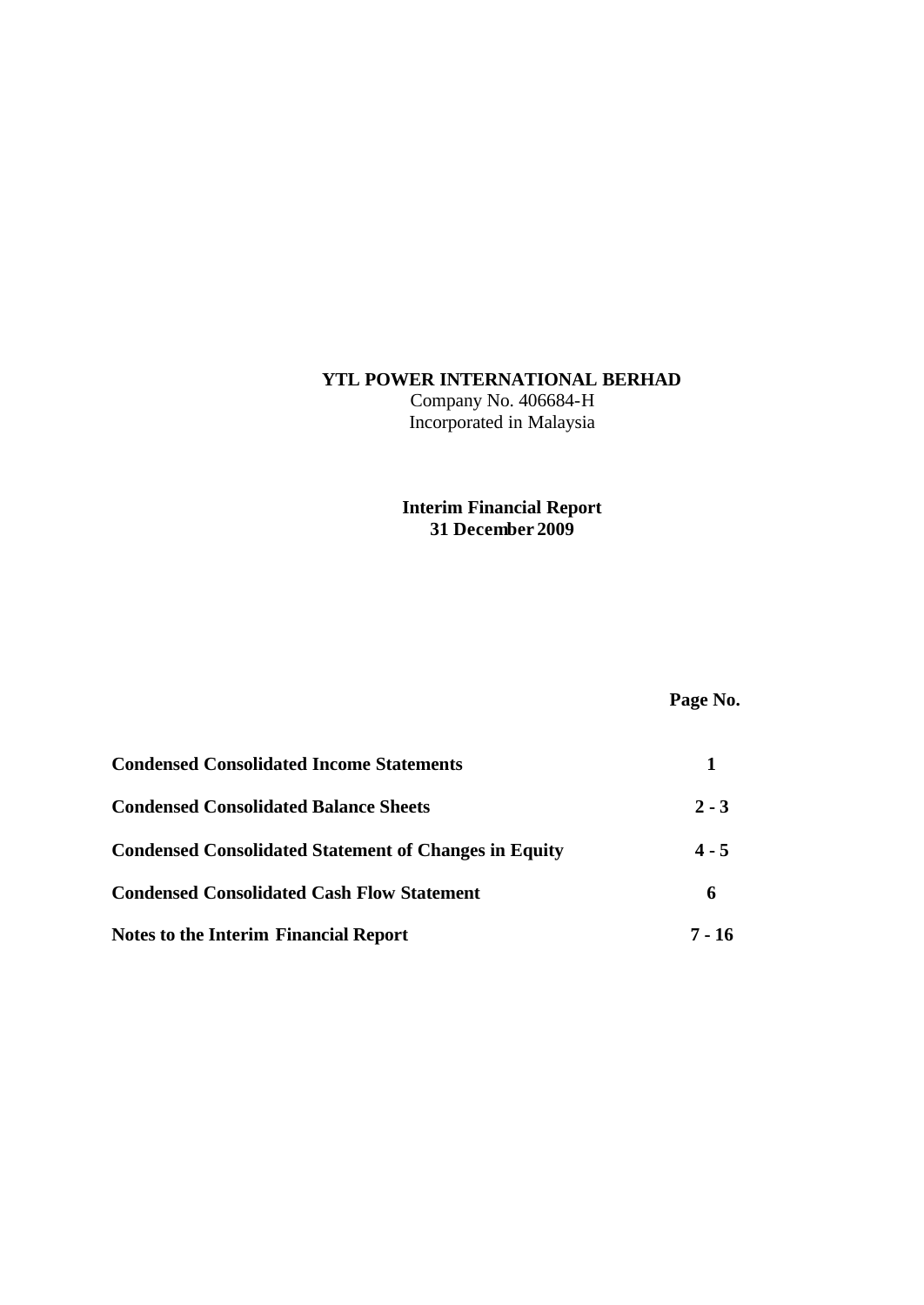(Incorporated in Malaysia)

## **INTERIM FINANCIAL REPORT**

Interim financial report on consolidated results for the quarter ended 31 December 2009.

The figures have not been audited.

## **CONDENSED CONSOLIDATED INCOME STATEMENTS**

|                                                           |                                                 | <b>INDIVIDUAL QUARTER</b><br><b>PRECEDING</b>                                                                                                                                                                                                                                                                                                                                                                                                                                                      | <b>CUMULATIVE QUARTER</b>                                                                                                                                                                                                                                                                                                                                                                                                                                                       |                                                                                                                                                                                                                                                                                                                                                                                                                                                                                            |  |
|-----------------------------------------------------------|-------------------------------------------------|----------------------------------------------------------------------------------------------------------------------------------------------------------------------------------------------------------------------------------------------------------------------------------------------------------------------------------------------------------------------------------------------------------------------------------------------------------------------------------------------------|---------------------------------------------------------------------------------------------------------------------------------------------------------------------------------------------------------------------------------------------------------------------------------------------------------------------------------------------------------------------------------------------------------------------------------------------------------------------------------|--------------------------------------------------------------------------------------------------------------------------------------------------------------------------------------------------------------------------------------------------------------------------------------------------------------------------------------------------------------------------------------------------------------------------------------------------------------------------------------------|--|
|                                                           | <b>CURRENT</b><br><b>YEAR</b><br><b>QUARTER</b> | <b>YEAR</b><br><b>CORRESPONDING</b><br><b>QUARTER</b>                                                                                                                                                                                                                                                                                                                                                                                                                                              |                                                                                                                                                                                                                                                                                                                                                                                                                                                                                 | <b>6 MONTHS ENDED</b>                                                                                                                                                                                                                                                                                                                                                                                                                                                                      |  |
|                                                           | <b>RM'000</b>                                   | 31.12.2009 31.12.2008 31.12.2009<br><b>RM'000</b>                                                                                                                                                                                                                                                                                                                                                                                                                                                  | <b>RM'000</b>                                                                                                                                                                                                                                                                                                                                                                                                                                                                   | 31.12.2008<br><b>RM'000</b>                                                                                                                                                                                                                                                                                                                                                                                                                                                                |  |
| <b>REVENUE</b>                                            | 3,134,702                                       | 856,701                                                                                                                                                                                                                                                                                                                                                                                                                                                                                            |                                                                                                                                                                                                                                                                                                                                                                                                                                                                                 | 6,338,424 1,906,001                                                                                                                                                                                                                                                                                                                                                                                                                                                                        |  |
| <b>COST OF SALES</b>                                      |                                                 | $(2,592,776)$ $(403,023)$                                                                                                                                                                                                                                                                                                                                                                                                                                                                          |                                                                                                                                                                                                                                                                                                                                                                                                                                                                                 | $(5,227,239)$ $(983,307)$                                                                                                                                                                                                                                                                                                                                                                                                                                                                  |  |
| <b>GROSS PROFIT</b>                                       | 541,926                                         | 453,678                                                                                                                                                                                                                                                                                                                                                                                                                                                                                            | ------------<br>1,111,185                                                                                                                                                                                                                                                                                                                                                                                                                                                       | ------------<br>992,694                                                                                                                                                                                                                                                                                                                                                                                                                                                                    |  |
| OTHER OPERATING EXPENSES                                  | (68,970)                                        | (48,060)                                                                                                                                                                                                                                                                                                                                                                                                                                                                                           | (174, 937)                                                                                                                                                                                                                                                                                                                                                                                                                                                                      | (100,000)                                                                                                                                                                                                                                                                                                                                                                                                                                                                                  |  |
| OTHER OPERATING INCOME                                    | 27,440                                          | 29,557                                                                                                                                                                                                                                                                                                                                                                                                                                                                                             | 71,288                                                                                                                                                                                                                                                                                                                                                                                                                                                                          | 53,698                                                                                                                                                                                                                                                                                                                                                                                                                                                                                     |  |
| PROFIT FROM OPERATIONS                                    | 500,396                                         | 435,175                                                                                                                                                                                                                                                                                                                                                                                                                                                                                            | 1,007,536                                                                                                                                                                                                                                                                                                                                                                                                                                                                       | 876,392                                                                                                                                                                                                                                                                                                                                                                                                                                                                                    |  |
| <b>FINANCE COSTS</b>                                      | (214, 014)                                      | (194, 267)                                                                                                                                                                                                                                                                                                                                                                                                                                                                                         | (455,978)                                                                                                                                                                                                                                                                                                                                                                                                                                                                       | (422, 574)                                                                                                                                                                                                                                                                                                                                                                                                                                                                                 |  |
| <b>SHARE OF RESULTS OF</b><br><b>ASSOCIATED COMPANIES</b> | 58,167                                          | 43,478                                                                                                                                                                                                                                                                                                                                                                                                                                                                                             | 111,915                                                                                                                                                                                                                                                                                                                                                                                                                                                                         | 76,366                                                                                                                                                                                                                                                                                                                                                                                                                                                                                     |  |
| PROFIT BEFORE TAXATION                                    | 344,549                                         | 284,386 663,473                                                                                                                                                                                                                                                                                                                                                                                                                                                                                    |                                                                                                                                                                                                                                                                                                                                                                                                                                                                                 | 530,184                                                                                                                                                                                                                                                                                                                                                                                                                                                                                    |  |
| <b>TAXATION</b>                                           | (94,212)                                        |                                                                                                                                                                                                                                                                                                                                                                                                                                                                                                    |                                                                                                                                                                                                                                                                                                                                                                                                                                                                                 | $(69,329)$ $(182,165)$ $(134,750)$                                                                                                                                                                                                                                                                                                                                                                                                                                                         |  |
| NET PROFIT FOR THE PERIOD                                 | 250,337<br>=======                              | ------------<br>215,057 481,308<br>$\begin{tabular}{ll} \multicolumn{3}{l}{{\color{blue}\textbf{1}}}\\[-2.0mm]{\color{blue}\textbf{2}}\\[-2.0mm]{\color{blue}\textbf{2}}\\[-2.0mm]{\color{blue}\textbf{3}}\\[-2.0mm]{\color{blue}\textbf{4}}\\[-2.0mm]{\color{blue}\textbf{4}}\\[-2.0mm]{\color{blue}\textbf{4}}\\[-2.0mm]{\color{blue}\textbf{4}}\\[-2.0mm]{\color{blue}\textbf{4}}\\[-2.0mm]{\color{blue}\textbf{4}}\\[-2.0mm]{\color{blue}\textbf{4}}\\[-2.0mm]{\color{blue}\textbf{4}}\\[-2.0$ | ------------<br>$\begin{tabular}{ll} \multicolumn{3}{l}{{\color{blue}\textbf{1}}}\\[-2.0mm]{\color{blue}\textbf{2}}\\[-2.0mm]{\color{blue}\textbf{2}}\\[-2.0mm]{\color{blue}\textbf{3}}\\[-2.0mm]{\color{blue}\textbf{4}}\\[-2.0mm]{\color{blue}\textbf{4}}\\[-2.0mm]{\color{blue}\textbf{4}}\\[-2.0mm]{\color{blue}\textbf{4}}\\[-2.0mm]{\color{blue}\textbf{4}}\\[-2.0mm]{\color{blue}\textbf{4}}\\[-2.0mm]{\color{blue}\textbf{4}}\\[-2.0mm]{\color{blue}\textbf{4}}\\[-2.0$ | ------------<br>395,434<br>$\begin{tabular}{ll} \multicolumn{3}{l}{{\color{blue}\textbf{1}}}\\[-2.0mm]{\color{blue}\textbf{2}}\\[-2.0mm]{\color{blue}\textbf{2}}\\[-2.0mm]{\color{blue}\textbf{3}}\\[-2.0mm]{\color{blue}\textbf{4}}\\[-2.0mm]{\color{blue}\textbf{4}}\\[-2.0mm]{\color{blue}\textbf{4}}\\[-2.0mm]{\color{blue}\textbf{4}}\\[-2.0mm]{\color{blue}\textbf{4}}\\[-2.0mm]{\color{blue}\textbf{4}}\\[-2.0mm]{\color{blue}\textbf{4}}\\[-2.0mm]{\color{blue}\textbf{4}}\\[-2.0$ |  |
| <b>ATTRIBUTABLE TO:</b>                                   |                                                 |                                                                                                                                                                                                                                                                                                                                                                                                                                                                                                    |                                                                                                                                                                                                                                                                                                                                                                                                                                                                                 |                                                                                                                                                                                                                                                                                                                                                                                                                                                                                            |  |
| Shareholders<br>Minority interest                         |                                                 | 250,337 215,057                                                                                                                                                                                                                                                                                                                                                                                                                                                                                    | (126)                                                                                                                                                                                                                                                                                                                                                                                                                                                                           | 481,434 395,434                                                                                                                                                                                                                                                                                                                                                                                                                                                                            |  |
|                                                           | 250,337                                         | ------------<br>215,057                                                                                                                                                                                                                                                                                                                                                                                                                                                                            | ------------<br>481,308                                                                                                                                                                                                                                                                                                                                                                                                                                                         | 395,434                                                                                                                                                                                                                                                                                                                                                                                                                                                                                    |  |
| <b>EARNINGS PER 50 SEN SHARE</b>                          |                                                 |                                                                                                                                                                                                                                                                                                                                                                                                                                                                                                    |                                                                                                                                                                                                                                                                                                                                                                                                                                                                                 |                                                                                                                                                                                                                                                                                                                                                                                                                                                                                            |  |
| Basic (Sen)                                               | 4.03                                            | 3.77                                                                                                                                                                                                                                                                                                                                                                                                                                                                                               | 7.96                                                                                                                                                                                                                                                                                                                                                                                                                                                                            | 7.10                                                                                                                                                                                                                                                                                                                                                                                                                                                                                       |  |
| Diluted (Sen)                                             | 3.56<br>$== ==$                                 | 3.34<br>====                                                                                                                                                                                                                                                                                                                                                                                                                                                                                       | 7.04                                                                                                                                                                                                                                                                                                                                                                                                                                                                            | 6.28                                                                                                                                                                                                                                                                                                                                                                                                                                                                                       |  |

The Condensed Consolidated Income Statements should be read in conjunction with the Annual Financial Report for the year ended 30 June 2009 and the accompanying explanatory notes attached to the interim financial statements.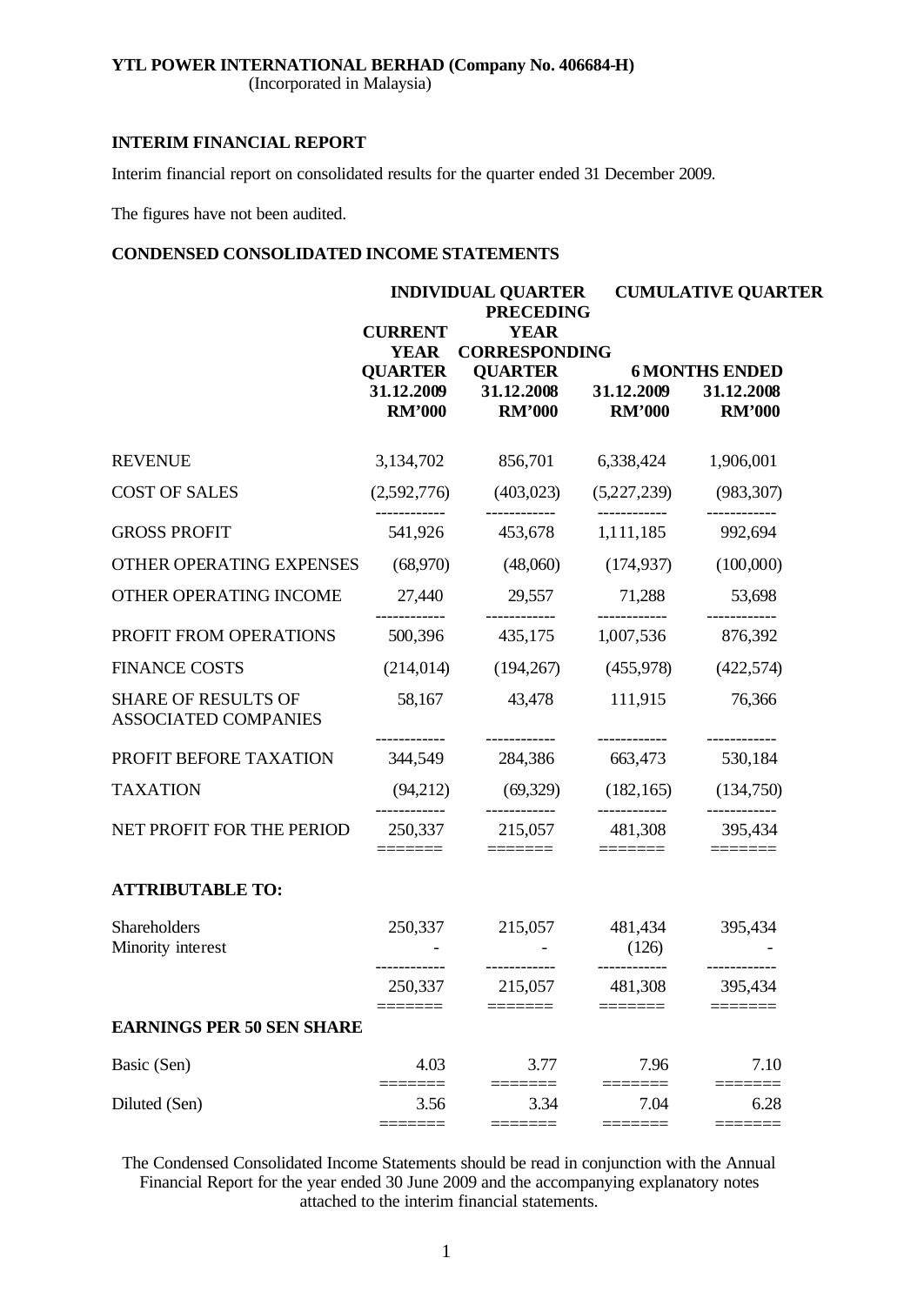## **YTL POWER INTERNATIONAL BERHAD (Company No. 406684-H)** (Incorporated in Malaysia)

## **INTERIM FINANCIAL REPORT**

## **CONDENSED CONSOLIDATED BALANCE SHEETS**

|                                                           | <b>UNAUDITED</b><br>As at<br>31.12.2009<br><b>RM'000</b> | <b>AUDITED</b><br>As at<br>30.06.2009<br><b>RM'000</b> |
|-----------------------------------------------------------|----------------------------------------------------------|--------------------------------------------------------|
| <b>ASSETS</b>                                             |                                                          |                                                        |
| <b>Non-Current Assets</b>                                 |                                                          |                                                        |
| Property, Plant and Equipment                             | 16,708,330                                               | 17,337,304                                             |
| <b>Prepaid Lease Payments</b>                             | 68,978                                                   | 71,182                                                 |
| <b>Intangible Assets</b>                                  | 6,433,246                                                | 6,408,936                                              |
| <b>Investment in Associated Companies</b>                 | 1,024,553                                                | 977,005                                                |
| Investments                                               | 759,085                                                  | 654,449                                                |
| Prepayments and Others                                    | 91,042                                                   | 57,811<br>______________                               |
|                                                           | 25,085,234                                               | 25,506,687                                             |
| <b>Current Assets</b>                                     |                                                          |                                                        |
| Inventories                                               | 712,691                                                  | 818,872                                                |
| Receivable s, Deposits and Prepayments                    | 1,839,667                                                | 2,409,669                                              |
| <b>Short Term Investments</b>                             | 47,793                                                   | 47,201                                                 |
| Deposits, Cash and Bank Balances                          | 8,002,969                                                | 5,906,751                                              |
|                                                           | 10,603,120                                               | 9,182,493                                              |
| <b>TOTAL ASSETS</b>                                       | --------------<br>35,688,354                             | -----------<br>34,689,180                              |
|                                                           |                                                          | $=$ =======                                            |
| <b>EQUITY AND LIABILITIES</b>                             |                                                          |                                                        |
| <b>Share Capital</b>                                      | 3,378,984                                                | 2,955,140                                              |
| Reserves                                                  | 4,089,818                                                | 3,266,594                                              |
| Treasury Shares, at cost                                  | (119, 855)                                               | (119, 810)                                             |
| <b>Equity attributable to Shareholders of the Company</b> | 7,348,947                                                | 6,101,924                                              |
| <b>Minority Interest</b>                                  |                                                          | 126                                                    |
| <b>TOTAL EQUITY</b>                                       | ------------<br>7,348,947                                | ----------<br>6,102,050                                |
|                                                           |                                                          |                                                        |

\* Minority Interest denotes RM1.

The Condensed Consolidated Balance Sheet should be read in conjunction with the Annual Financial Report for the year ended 30 June 2009 and the accompanying explanatory notes attached to the financial statements.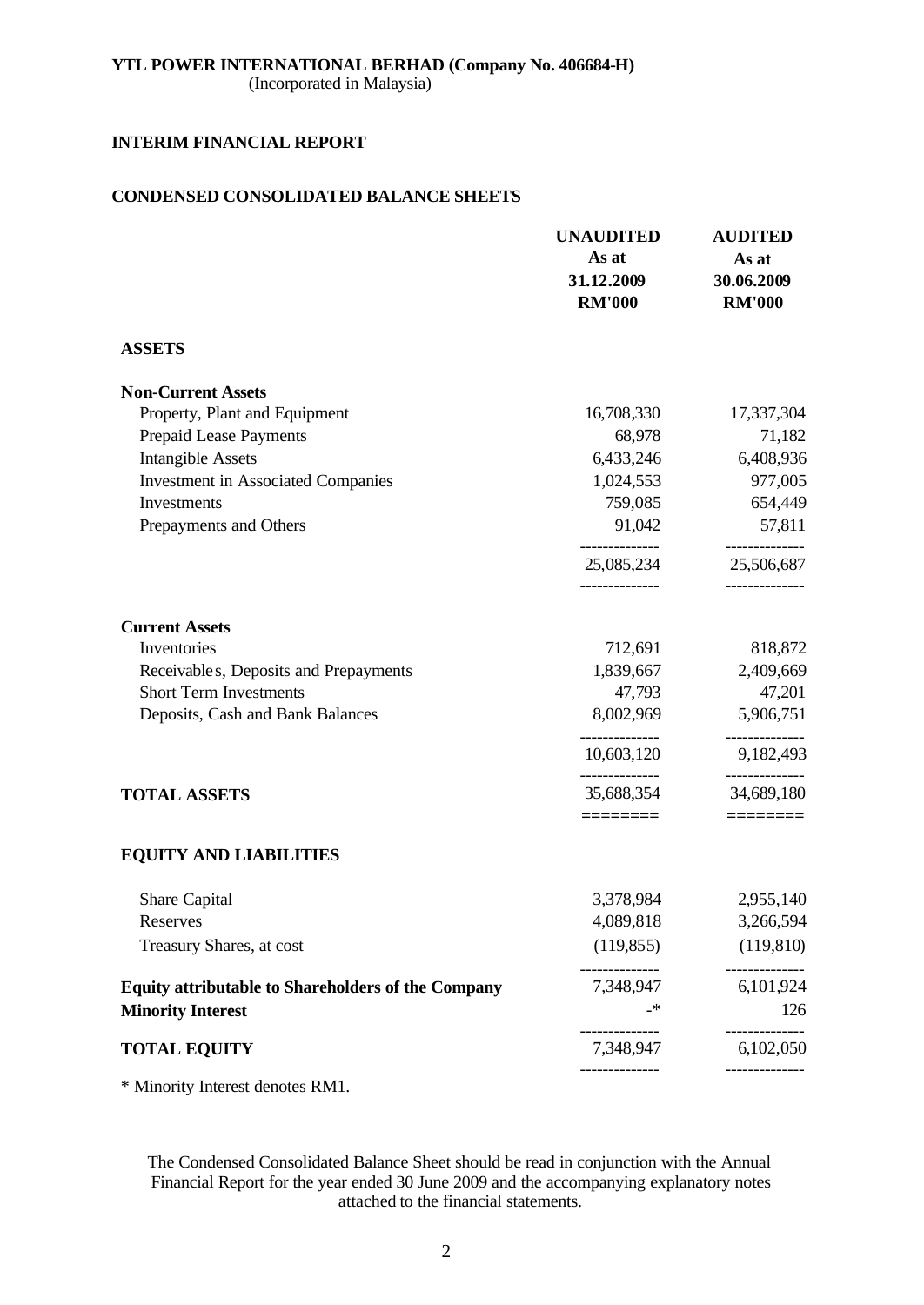(Incorporated in Malaysia)

## **INTERIM FINANCIAL REPORT**

## **CONDENSED CONSOLIDATED BALANCE SHEETS – Continued**

|                                       | <b>UNAUDITED</b><br>As at<br>31.12.2009<br><b>RM'000</b> | <b>AUDITED</b><br>As at<br>30.06.2009<br><b>RM'000</b> |
|---------------------------------------|----------------------------------------------------------|--------------------------------------------------------|
| <b>LIABILITIES</b>                    |                                                          |                                                        |
| <b>Non-Current Liabilities</b>        |                                                          |                                                        |
| Deferred Tax Liabilities              | 2,764,787                                                | 2,796,681                                              |
| <b>Bonds</b>                          | 8,386,866                                                | 9,305,913                                              |
| <b>Borrowings</b>                     | 11,808,336                                               | 11,084,550                                             |
| Deferred Income                       | 203,443                                                  | 198,257                                                |
| Provision for Liabilities and Charges | 252,125                                                  | 253,145                                                |
| Payables                              | 8,262                                                    | 9,320                                                  |
|                                       | 23,423,819                                               | ----------<br>23,647,866                               |
| <b>Current Liabilities</b>            |                                                          |                                                        |
| Payables and Accrued Liabilities      | 2,011,688                                                | 2,312,594                                              |
| Provision for Liabilities and Charges | 37,730                                                   | 39,118                                                 |
| Provision for Taxation                | 144,740                                                  | 121,667                                                |
| <b>Bonds</b>                          | 1,513,565                                                | 720,665                                                |
| <b>Borrowings</b>                     | 1,207,865                                                | 1,745,220                                              |
|                                       | 4,915,588                                                | 4,939,264                                              |
| <b>TOTAL LIABILITIES</b>              | 28,339,407                                               | 28,587,130                                             |
| <b>TOTAL EQUITY AND LIABILITIES</b>   | _______________<br>35,688,354                            | ----------<br>34,689,180                               |
|                                       |                                                          |                                                        |
| Net Assets Per 50 Sen Share (RM)      | 1.10                                                     | 1.04                                                   |
|                                       | ===                                                      | ===                                                    |

The Condensed Consolidated Balance Sheet should be read in conjunction with the Annual Financial Report for the year ended 30 June 2009 and the accompanying explanatory notes attached to the financial statements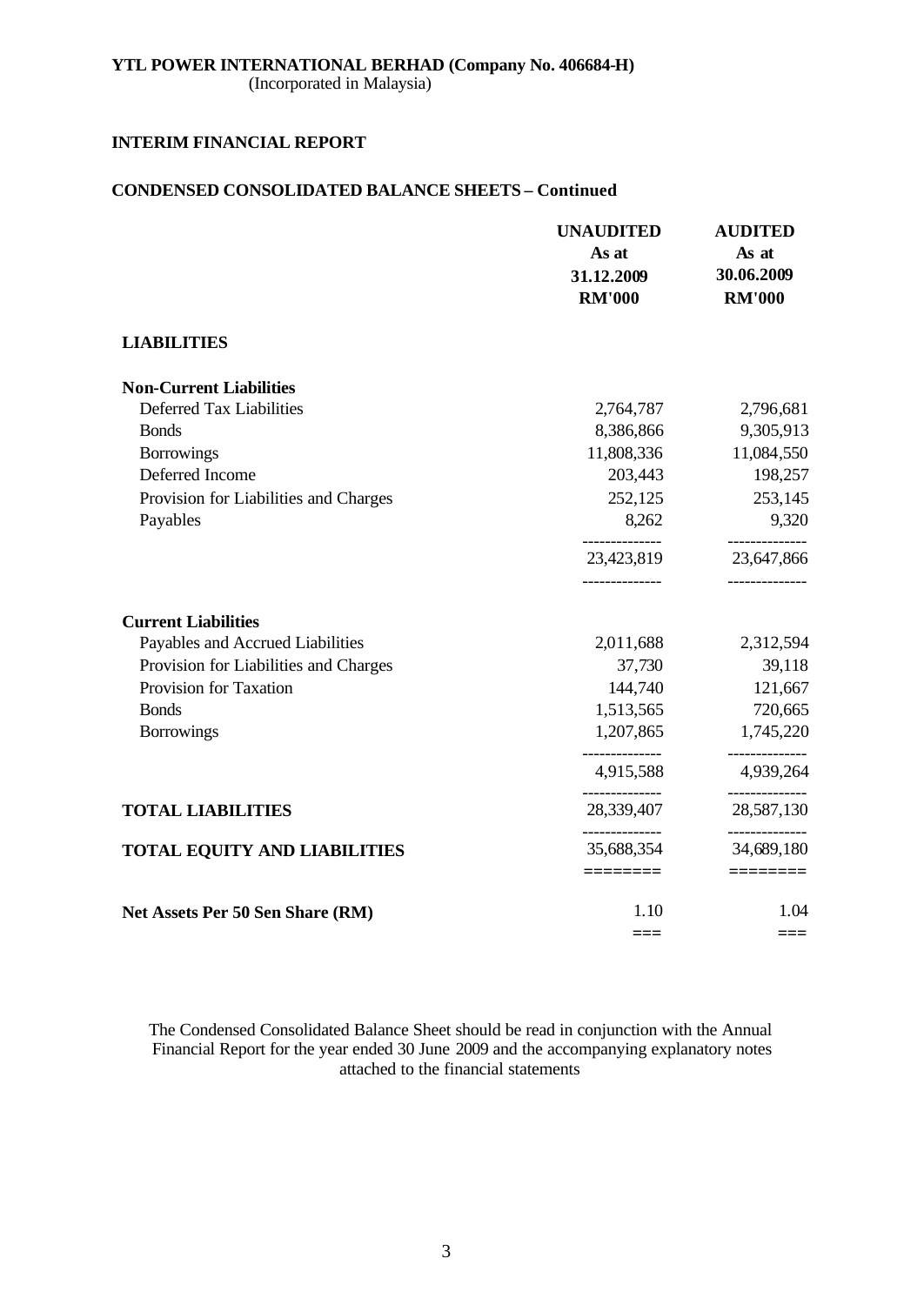(Incorporated in Malaysia)

#### **INTERIM FINANCIAL REPORT**

## **CONDENSED CONSOLIDATED STATEMENT OF CHANGES IN EQUITY FOR THE PERIOD ENDED 31 DECEMBER 2009**

**|---------------------- Attributable to Equity Holders of the Company -------------------| Merger Share Share & Other Treasury Retained Minority Total Capital Premium Reserves Shares Earnings Total Interest Equity RM'000 RM'000 RM'000 RM'000 RM'000 RM'000 RM'000 RM'000** At 1 July 2009 2,955,140 1,774,815 (2,663,078) (119,810) 4,154,857 6,101,924 126 6,102,050 Currency translation difference - - - (144,004) - (144,004) - (144,004) (144,004) (144,004) Net profit for the period and the period and the period of the period of the period of the period of the period the period of the period of the period of the period of the period of the period of the period of the period o ------------- ------------- --------------- -------------- -------------- --------------- ------------- --------------- Total recognised income and expenses for the period  $(144,044)$   $- (144,044)$   $- 481,434$   $- 337,430$   $(126)$   $- 337,304$ ------------- ------------- --------------- -------------- -------------- --------------- ------------- --------------- Shares repurchased  $\qquad \qquad -$  -  $\qquad \qquad -$  (45)  $\qquad \qquad -$  (45)  $\qquad \qquad -$  (45)  $\qquad \qquad -$  (45) Issue of share capital 1.036,096 - 1.036,096 - 1.036,096 - 1.036,096 - 1.036,096 - 1,036,096 - 1,036,096 Dividend paid – For the year ended 30 June 2009 - - - - - - - - - - - - - (125,240) (125,240) - (125,240) - (125,240) Equity components of exchangeable bond  $(1,765)$   $(1,765)$   $(1,765)$   $(1,765)$   $(1,765)$ Provision for share options and the state of the state of the state of the state of the state of the state of the state of the state of the state of the state of the state of the state of the state of the state of the stat Warrant reserve **-** - (3,292) - (3,292) - (3,292) - (3,292) - (3,292) ------------ ------------ -------------- ------------ ------------ ------------ ------------ ------------ At 31 December 2009 3,378,984 2,387,067 (2,808,300) (119,855) 4,511,051 7,348,947 -\* 7,348,947 **======= ======= ======== ======= ======= ======= ======= =======**

\* Minority Interest denotes RM1.

The Condensed Consolidated Statement of Changes in Equity should be read in conjunction with the Annual Financial Report for the year ended 30 June 2009 and the accompanying explanatory notes attached to the interim financial statements.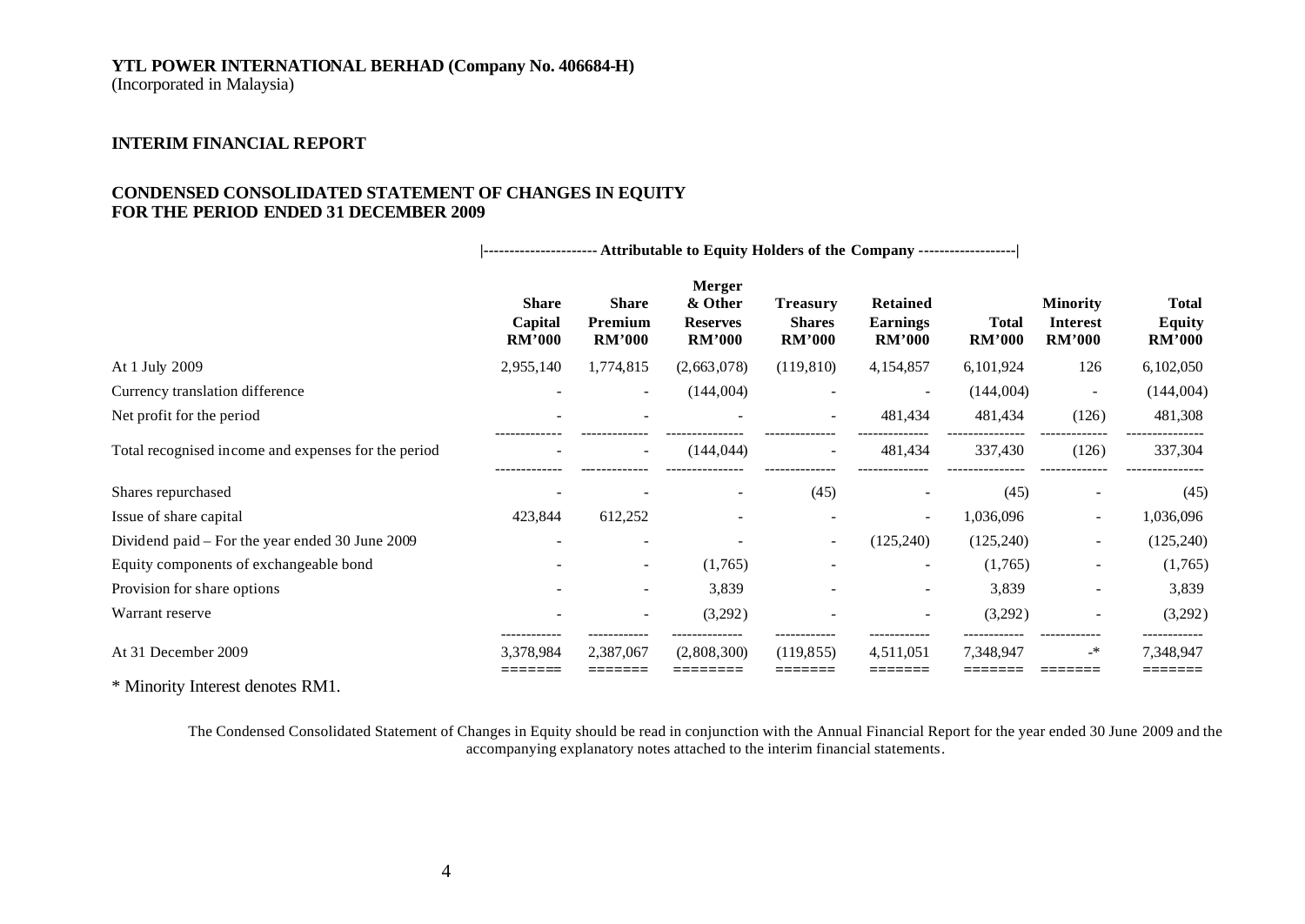(Incorporated in Malaysia)

## **INTERIM FINANCIAL REPORT**

## **CONDENSED CONSOLIDATED STATEMENT OF CHANGES IN EQUITY FOR THE PERIOD ENDED 31 DECEMBER 2008**

**|--------------------- Attributable to Equity Holders of the Company ----------------|**

|                                                     | <b>Share</b><br>Capital<br><b>RM'000</b> | <b>Share</b><br>Premium<br><b>RM'000</b> | <b>Merger</b><br>& Other<br><b>Reserves</b><br><b>RM'000</b> | <b>Treasury</b><br><b>Shares</b><br><b>RM'000</b> | <b>Retained</b><br><b>Earnings</b><br><b>RM'000</b> | <b>Total</b><br><b>RM'000</b> | <b>Minority</b><br>Interest<br><b>RM'000</b> | <b>Total</b><br><b>Equity</b><br><b>RM'000</b> |
|-----------------------------------------------------|------------------------------------------|------------------------------------------|--------------------------------------------------------------|---------------------------------------------------|-----------------------------------------------------|-------------------------------|----------------------------------------------|------------------------------------------------|
| At 1 July 2008                                      | 2,721,320                                | 1,699,219                                | (2,037,888)                                                  | (360, 149)                                        | 4,377,893                                           | 6,400,395                     | $\overline{\phantom{a}}$                     | 6,400,395                                      |
| Currency translation difference                     |                                          |                                          | (1,242,510)                                                  |                                                   | $\overline{\phantom{a}}$                            | (1,242,510)                   | $\overline{\phantom{a}}$                     | (1,242,510)                                    |
| Net profit for the period                           | $\overline{\phantom{a}}$                 |                                          |                                                              | $\sim$                                            | 395,434                                             | 395,434                       | $\sim$                                       | 395,434                                        |
| Total recognised income and expenses for the period |                                          | $\overline{\phantom{a}}$                 | (1,242,510)                                                  | $\overline{\phantom{a}}$                          | 395,434                                             | (847,076)                     | $\overline{\phantom{a}}$                     | (847,076)                                      |
| Shares repurchased                                  | $\overline{\phantom{a}}$                 |                                          | $\overline{\phantom{a}}$                                     | (71, 504)                                         | $\sim$                                              | (71, 504)                     | $\sim$                                       | (71, 504)                                      |
| Issue of share capital                              | 201,320                                  | 335,198                                  |                                                              |                                                   | $\overline{\phantom{a}}$                            | 536,518                       | $\sim$                                       | 536,518                                        |
| Dividend paid – For the year ended 30 June 2008     | $\overline{\phantom{a}}$                 |                                          |                                                              |                                                   | (214, 830)                                          | (214, 830)                    | $\overline{\phantom{a}}$                     | (214, 830)                                     |
| Share dividend                                      | $\overline{\phantom{a}}$                 | (311, 844)                               | $\overline{\phantom{a}}$                                     | 311,844                                           |                                                     |                               |                                              |                                                |
| Provision for share options                         |                                          |                                          | 125                                                          |                                                   | $\overline{\phantom{a}}$                            | 125                           |                                              | 125                                            |
| Warrant reserve                                     |                                          | $\sim$                                   | (39,650)                                                     |                                                   | $\overline{\phantom{a}}$                            | (39,650)                      | $\overline{\phantom{a}}$                     | (39, 650)                                      |
| At 31 December 2008                                 | 2,922,640                                | 1,722,573                                | (3,319,923)                                                  | (119,809)                                         | 4,558,497                                           | 5,763,978                     | $\sim$                                       | 5,763,978<br>--------                          |

\*Minority Interest denotes RM1.

The Condensed Consolidated Statement of Changes in Equity should be read in conjunction with the Annual Financial Report for the year ended 30 June 2009 and the accompanying explanatory notes attached to the interim financial statements.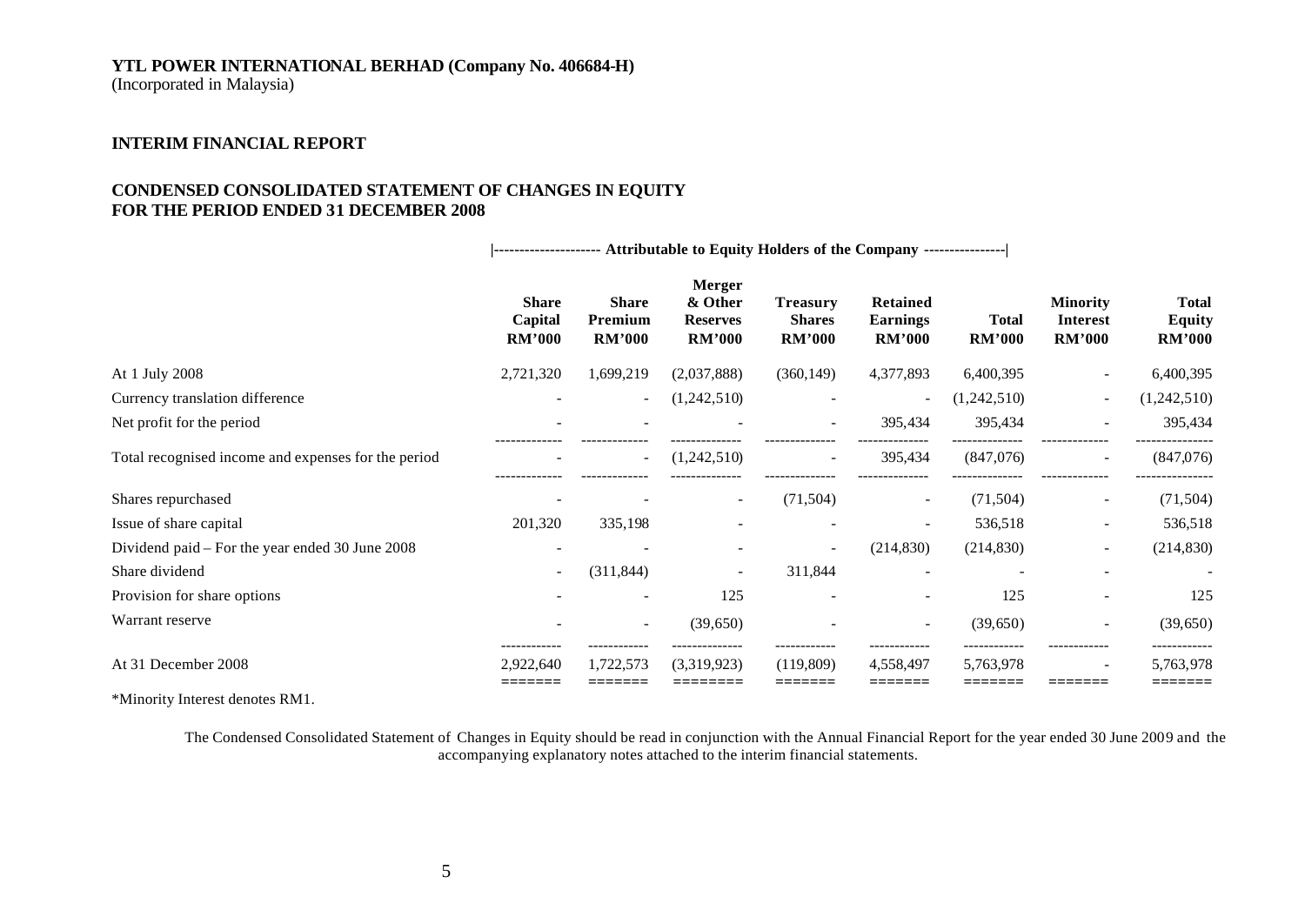## **CONDENSED CONSOLIDATED CASH FLOW STATEMENT FOR THE PERIOD ENDED 31 DECEMBER 2009**

|                                                                                                  | <b>CURRENT</b><br>YEAR-TO-DATE<br>31.12.2009 | <b>PRECEDING</b><br><b>YEAR</b><br><b>CORRESPONDING</b><br><b>PERIOD</b><br>31.12.2008 |
|--------------------------------------------------------------------------------------------------|----------------------------------------------|----------------------------------------------------------------------------------------|
|                                                                                                  | <b>RM'000</b>                                | <b>RM'000</b>                                                                          |
| Net cash generated from operating activities                                                     | 1,218,131                                    | 253,314                                                                                |
| Net cash used in investing activities                                                            | (462, 693)                                   | (1,150,051)                                                                            |
| Net cash generated from/(used in) financing activities                                           | 1,308,059                                    | (343, 454)                                                                             |
| Net changes in cash and cash equivalents<br>Cash and cash equivalents at beginning of the period | 2,063,497<br>5,906,751                       | (1,240,191)<br>9,375,916                                                               |
| Cash and cash equivalents at end of the period [Note a]                                          | 7,970,248                                    | 8,135,725                                                                              |

## *[Note a]*

Cash and cash equivalents at the end of the period comprise:

|                                                                          | <b>RM'000</b> | <b>RM'000</b> |
|--------------------------------------------------------------------------|---------------|---------------|
| Fixed deposits                                                           | 7,600,897     | 8,165,674     |
| Cash and bank balances                                                   | 402,072       | 53,471        |
| Bank overdrafts<br>(included within short term borrowings in [Note B10]) | (32, 721)     | (83, 420)     |
|                                                                          | 7,970,248     | 8,135,725     |
|                                                                          |               |               |

The Condensed Consolidated Cash Flow Statement should be read in conjunction with the Annual Financial Report for the year ended 30 June 2009 and the accompanying explanatory notes attached to the interim financial statements.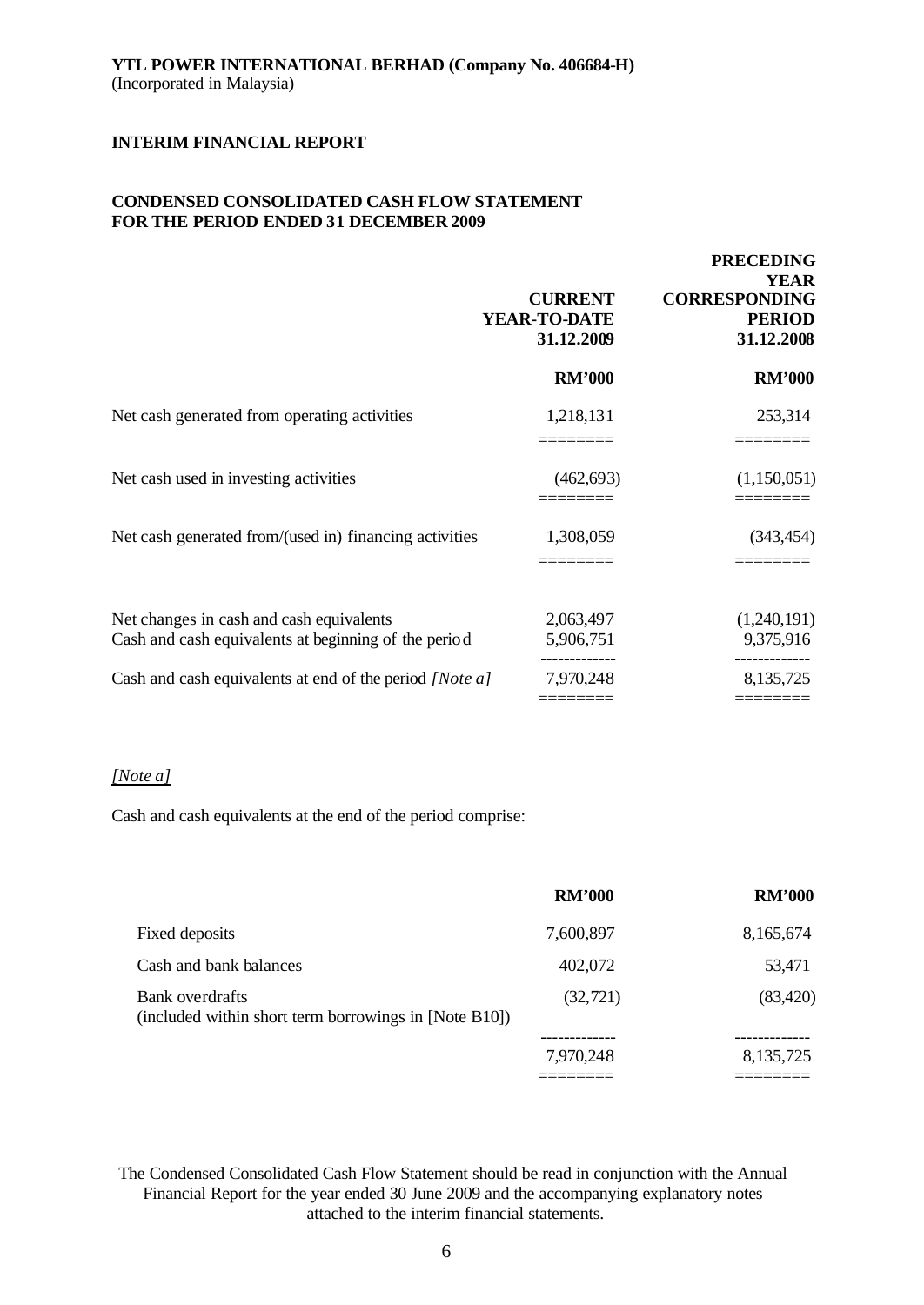## **PART A – EXPLANATORY NOTES PURSUANT TO FRS 134**

The Condensed Financial Statements should be read in conjunction with the audited annual financial statements of the Group for the year ended 30 June 2009.

#### **A1. Accounting Policies and Methods of Computation**

The interim financial report is unaudited and has been prepared in accordance with Financial Reporting Standard ("FRS") 134: "Interim Financial Reporting" and Chapter 9, part K of the Listing Requirements of the Bursa Malaysia Securities Berhad.

The accounting policies and methods of computation adopted by the Group in the interim financial statements are consistent with those adopted in the latest audited annual financial statements except for the adoption of FRS 8: Operating Segments and early adoption of Amendments to FRS 8, Operating Segments which is effective for financial period beginning 1 July 2009.

Comparative segment information has been re-presented. Since the change in accounting policy only impacts presentation and disclosure aspects, there is no financial impact on the Group.

The following notes explain the events and transactions that are significant to the understanding of the changes in the financial position and performance of the Group since the financial year ended 30 June 2009.

## **A2. Seasonality or Cyclicality of Operations**

The business operations of the Group are not materially affected by any seasonal or cyclical factor.

#### **A3. Exceptional or Unusual Items**

During the current financial quarter, there was no item of an exceptional or unusual nature that affects the assets, liabilities, equity, net income or cash flows of the Group.

#### **A4. Changes in Estimates of Amounts Reported**

There was no change to estimate of amount reported in prior interim periods and prior financial years.

#### **A5. Changes in Debt and Equity Securities**

The number of ordinary shares issued during the current financial quarter and financial year to date pursuant to the conversion of Zero Coupon Exchangeable Guaranteed Bonds issued by a subsidiary company was 27,422,675.

During the current financial quarter and financial year to date, 748,508,568 ordinary shares and 784,748,935 ordinary shares were issued pursuant to the exercise of Warrants 2000/2010 at a weighted average exercise price of RM1.19 per share.

The number of ordinary shares issued during the current financial quarter and financial year to date pursuant to the exercise of Warrants 2008/2018 was 17,185,999 and 32,919,853 respectively at a weighted average exercise price of RM1.21 per share.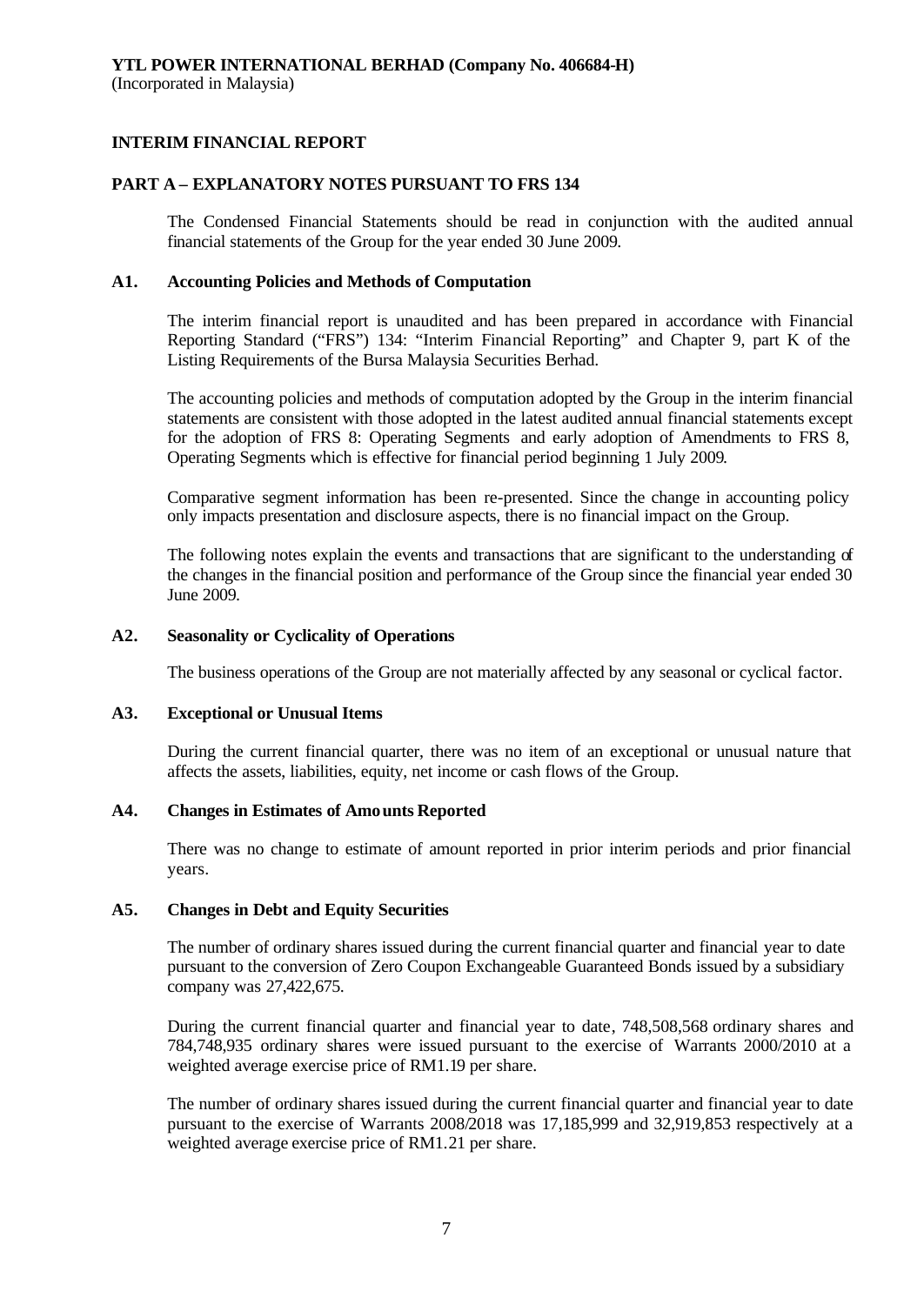#### **Notes – continued**

During the current financial quarter and financial year to date, 2,277,500 ordinary shares and 2,595,500 ordinary shares were issued pursuant to the exercise of employees' share options granted under the Company's Employees Share Option Scheme (ESOS) at a weighted average exercise price of RM1.49 per share and RM1.48 per share respectively.

A total of 21,000 ordinary shares were repurchased from the open market for a total consideration of RM45,903 for the financial year to date. The share buy-back transactions were financed by internally generated funds. The shares purchased are being held as treasury shares. As at 31 December 2009, the number of treasury shares held were 56,672,745 ordinary shares.

On 7 September 2009, a subsidiary of the Company issued GBP50 million Index Linked Bonds due 2039 at an interest rate of 2.186% per annum. The net proceed of the issuance was utilised to finance capital expenditure.

The outstanding debts are as disclosed in Note B10.

#### **A6. Dividends Paid**

A final dividend of 3.75% single tier amounting to RM125,239,529 in respect of the financial year ended 30 June 2009 was paid during the current financial quarter.

#### **A7. Segment Reporting**

The Group has four reportable segments as described below:-

- a) Power generation (Contracted)
- b) Multi utilities business (Merchant)
- c) Water & sewerage
- d) Investment holding and other businesses

Management monitors the operating results of business segments separately for the purpose of making decisions about resources to be allocated and of assessing performance.

Segment reporting for the period ended 31 December 2009:

| 31 Dec 2009                           | Power<br>generation<br>(Contracted)<br>RM'000 | <b>Multi</b> utilities<br><b>business</b><br>(Merchant)<br>$RM'$ 000 | Water &<br><b>Sewerage</b><br>RM'000 | <b>Investment</b><br>holding $\&$<br>other<br><b>businesses</b><br>RM'000 | Group<br>RM'000 |
|---------------------------------------|-----------------------------------------------|----------------------------------------------------------------------|--------------------------------------|---------------------------------------------------------------------------|-----------------|
| <b>External</b>                       |                                               |                                                                      |                                      |                                                                           |                 |
| <b>Revenue</b>                        | 566,183                                       | 4,454,513                                                            | 1,266,728                            | 51,000                                                                    | 6,338,424       |
| Inter-segment<br><b>Revenue</b>       |                                               |                                                                      |                                      | 305,943                                                                   | 305,943         |
| Segment profit /<br>(loss) before tax | 176.636                                       | 188.163                                                              | 300,849                              | (2.175)                                                                   | 663.473         |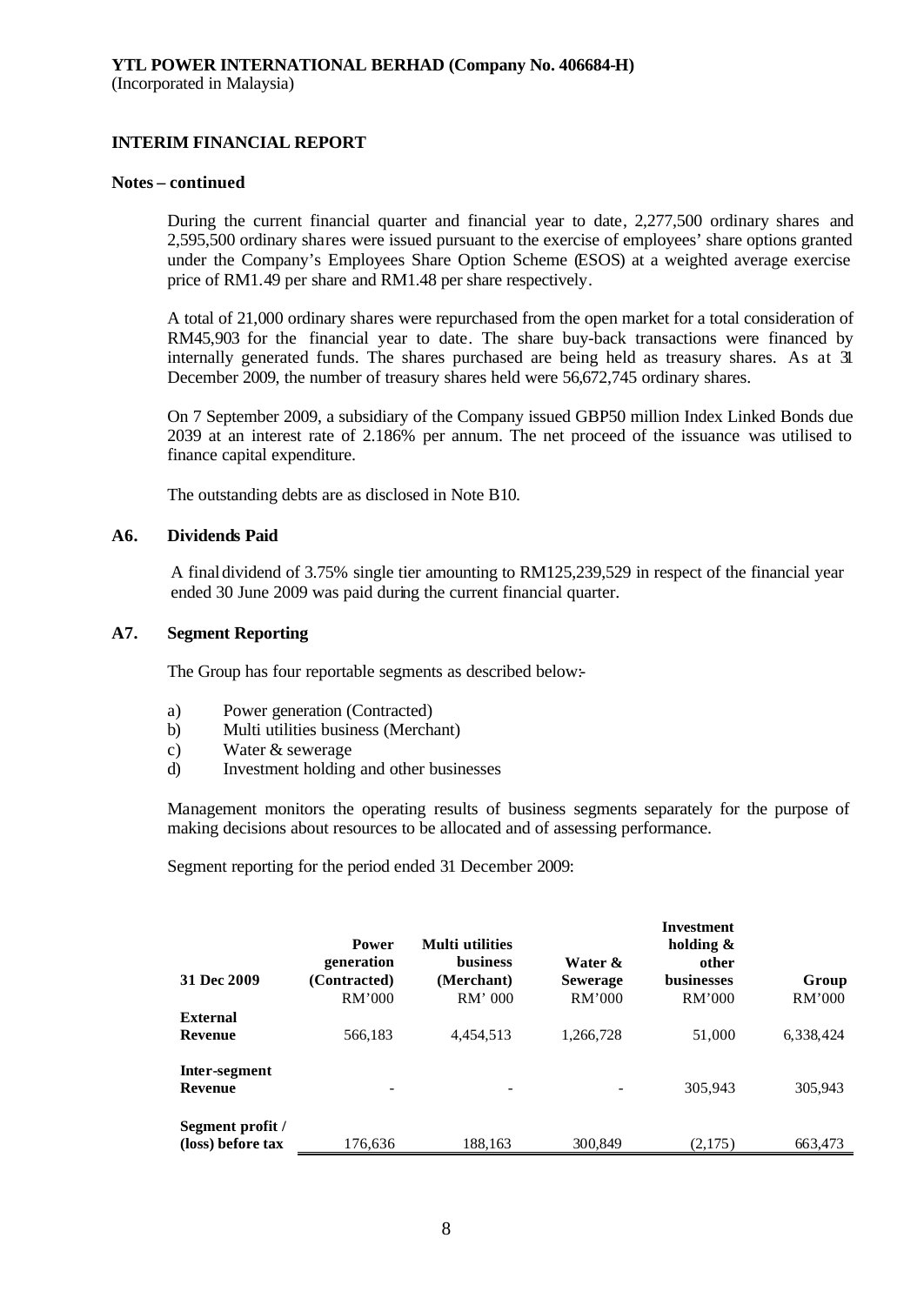#### **Notes – continued**

Following the adoption of FRS 8 Operating Segments on 1 July 2009, the basis of segmentation has not changed, which is consistent with the company's internal reporting basis save and except for new segment "Multi Utilities Business" which is now incorporated following the acquisition of PowerSeraya.

Segment Reporting for the period ended 31 December 2008:

| 31 Dec 2008                  | <b>Power</b><br>generation<br>(Contracted)<br>RM'000 | Water &<br><b>Sewerage</b><br>RM'000 | Investment<br>holding & other<br><b>businesses</b><br>RM'000 | Group<br>RM'000 |
|------------------------------|------------------------------------------------------|--------------------------------------|--------------------------------------------------------------|-----------------|
| <b>External Revenue</b>      | 559,546                                              | 1,203,249                            | 143,206                                                      | 1,906,001       |
| Inter-segment<br>Revenue     |                                                      | 47,578                               | 28,422                                                       | 76,000          |
| Segment profit<br>before tax | 146,030                                              | 326,402                              | 57,752                                                       | 530,184         |

## **A8. Material Events Subsequent to the End of the Interim Period**

There was no item, transaction or event of a material or unusual nature during the period from the end of the quarter under review to the date of this report except for the following:

On 18 February 2010, the following subsidiaries which were incorporated in the Cayman Islands on the same date, became subsidiaries of the Company:-

- (i) YTL Utilities Finance 5 Limited ("YTLUF5"); and
- (ii) YTL Communications International Limited ("YTLCI").

YTLUF5 and YTLCI were each incorporated with an authorised share capital of US\$50,000.00 comprising 50,000 shares of US\$1.00 each, and issued and paid-up share capital of US\$1.00 comprising 1 ordinary share of US\$1.00.

The entire issued and paid-up share capital of YTLUF5 is held by the Company. YTLCI is 100% owned by YTL Communications Sdn Bhd, a 60%-owned subsidiary of the Company. YTLUF5 will be principally involved in the provision of financial services whilst YTLCI is intended to be involved in investment holding.

## **A9. Changes in the Composition of the Group**

There were no changes in the composition of the Group for the current financial period, including business combinations, acquisition or disposal of subsidiaries and long-term investments, restructurings and discontinuing operations except for the following:-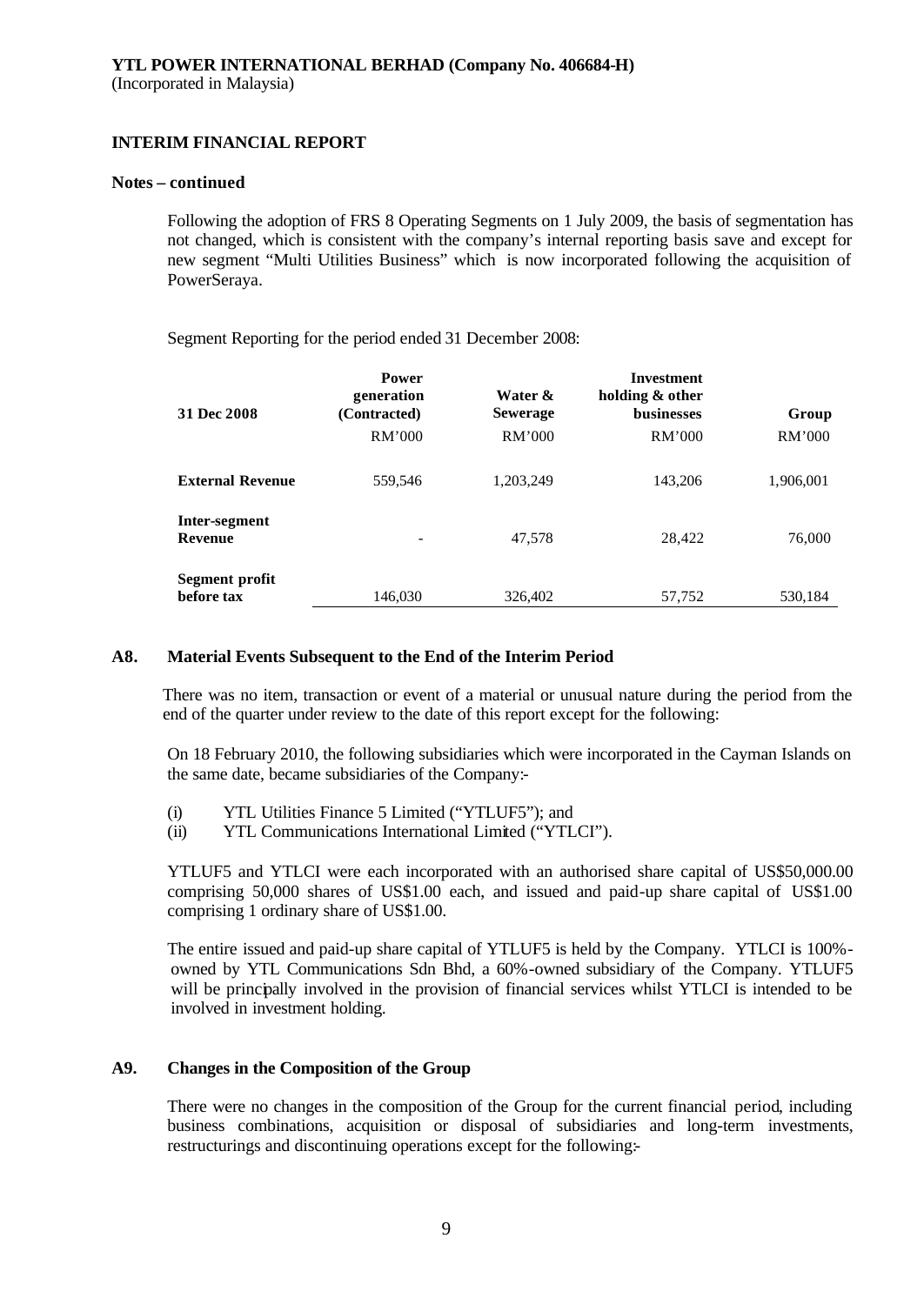## **Notes – continued**

On 14 September 2009, the Company incorporated YTL DCS Pte Ltd ("YTL DCS") as its whollyowned subsidiary in Singapore. YTL DCS has an issued and paid-up share capital of SGD1.00 comprising 1 ordinary share and is intended to be principally involved in investment holding.

## **A10. Changes in Contingent Liabilities**

There were no material changes in the contingent liabilities of the Group since last annual balance sheet as at 30 June 2009.

## **[THE REST OF THIS PAGE IS INTENTIONALLY LEFT BLANK]**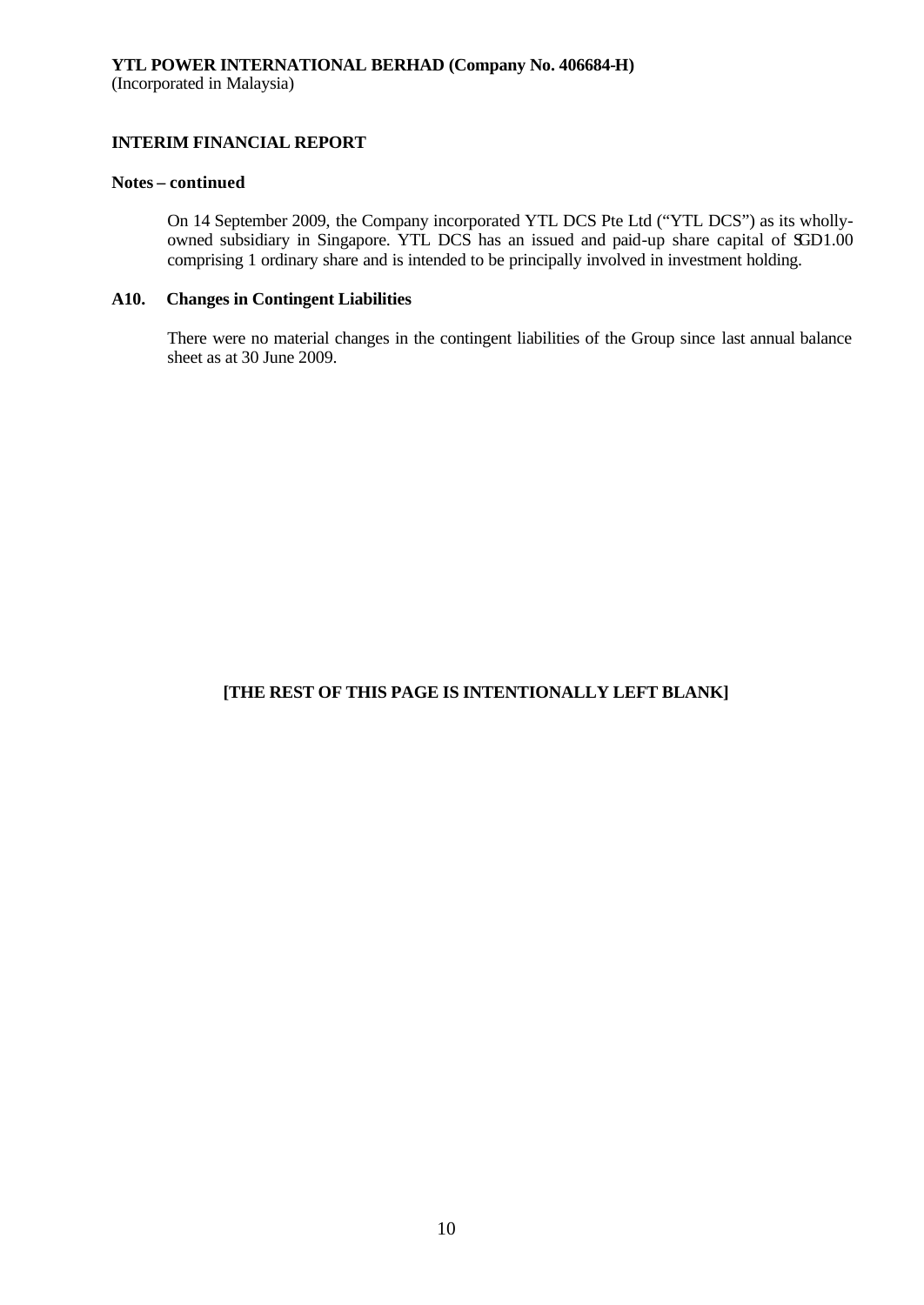## **PART B – EXPLANATORY NOTES PURSUANT TO APPENDIX 9B OF THE LISTING REQUIREMENTS OF BURSA MALAYSIA SECURITIES BERHAD**

#### **B1. Review of the Results**

Group revenue was RM3,134.7 million for the current quarter ended 31 December 2009 as compared to RM856.7 million in the preceding year corresponding quarter ended 31 December 2008. This represents an increase of RM2,278.0 million or 265.9% over the preceding year corresponding quarter ended 31 December 2008. The Group profit before taxation for the current quarter ended 31 December 2009 was RM344.5 million, an increase of RM60.2 million or 21.2% as compared to the preceding year corresponding quarter ended 31 December 2008. The increase was principally due to consolidation of the financial results of PowerSeraya, a wholly owned subsidiary which was acquired on 6 March 2009.

#### **B2. Comparison with Preceding Quarter**

| <b>Current</b><br><b>Quarter</b><br>31.12.2009<br><b>RM'000</b> | <b>Preceding</b><br><b>Quarter</b><br>30.9.2009<br><b>RM'000</b> |
|-----------------------------------------------------------------|------------------------------------------------------------------|
| 3,134,702                                                       | 3,203,722                                                        |
| 344,549                                                         | 318,924                                                          |
| 250,337                                                         | 230,971                                                          |
|                                                                 |                                                                  |

The increase in Group profit before taxation and the increase in Group profit after taxation as compared to the preceding quarter were principally due to better performance in multi utilities business (merchant) segment of the Group.

## **B3. Prospects**

The Group is expected to perform satisfactorily for the financial year ending 30 June 2010.

## **B4. Profit Forecast**

The Group did not issue any profit forecast during the financial period.

## **B5. Audit Report of the preceding financial year ended 30 June 2009**

The Auditors' Report on the financial statements of the preceding financial year was not subject to any qualification.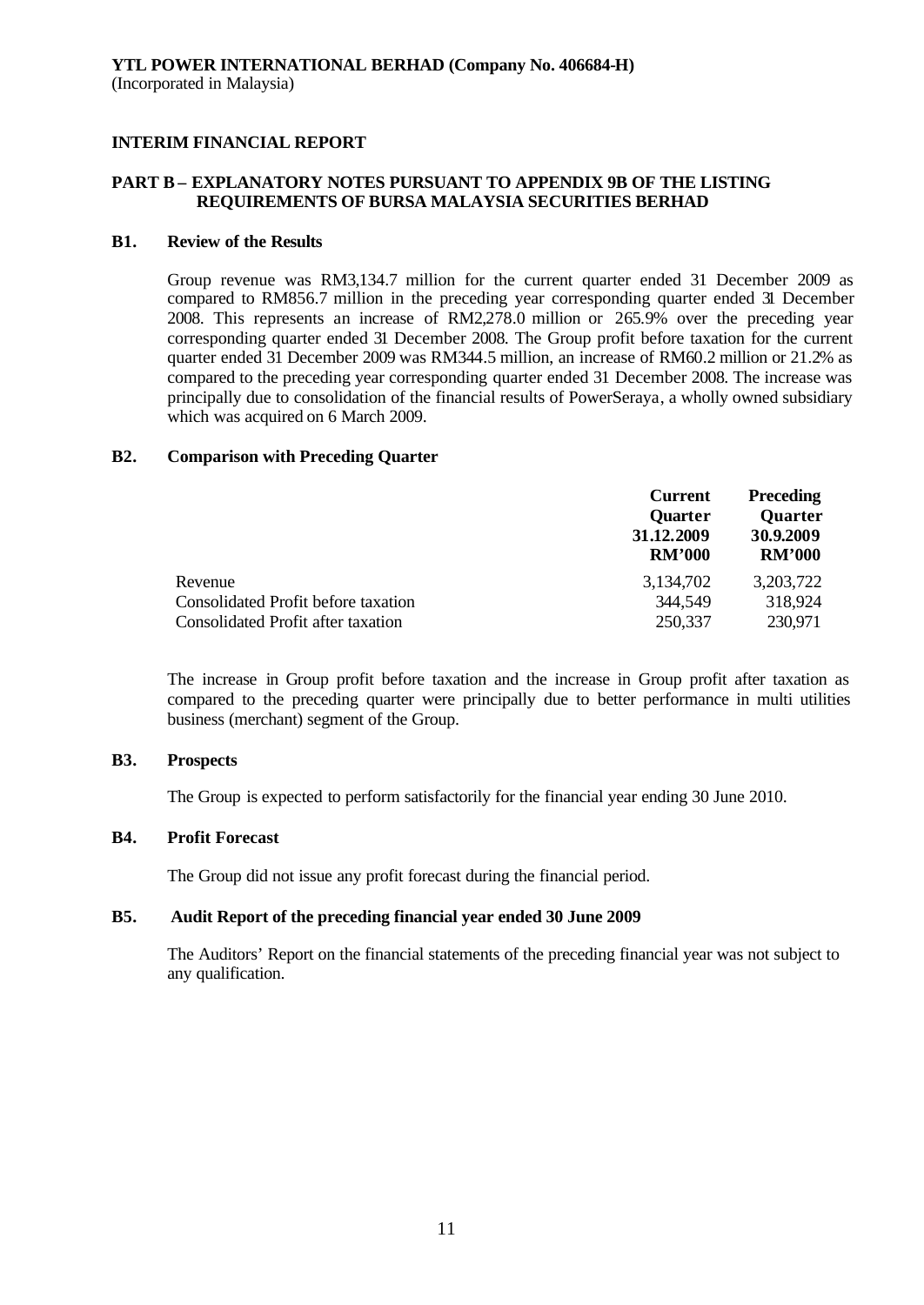#### **Notes – continued**

#### **B6. Taxation**

|                              | <b>Current</b> | <b>Current</b> |
|------------------------------|----------------|----------------|
|                              | Year           | Year           |
|                              | <b>Quarter</b> | <b>To Date</b> |
|                              | 31.12.2009     | 31.12.2009     |
|                              | <b>RM'000</b>  | <b>RM'000</b>  |
| In respect of current period |                |                |
| - Income Tax                 | 86,189         | 202,261        |
| - Deferred Tax               | 8,023          | (20,096)       |
|                              |                |                |
|                              | 94,212         | 182,165        |
|                              |                |                |

The provision for taxation for the current quarter and current year to date reflects an effective rate approximates to the Statutory Income Tax Rates of the countries where the Group operates.

## **B7. Sale of Unquoted Investments and/or Properties**

There was no sale of unquoted investments and/or properties during the current financial quarter and financial year to date.

## **B8. Quoted Investments**

- a) There was no disposal of quoted investment during the current financial quarter and financial year to date.
- b) There was no purchase of quoted investments during the current financial quarter and financial year to date.
- c) The cost, carrying value and the market value of the quoted investments of the Group as at end of the current reporting quarter are:

|                | <b>RM'000</b> |
|----------------|---------------|
| Cost           | 103,034       |
| Carrying value | 103,034       |
| Market value   | 154,821       |
|                |               |

## **B9. Corporate Proposals**

## a) **Corporate Proposal Announced and Pending Completion**

There were no corporate proposals announced and pending as at the date of this report.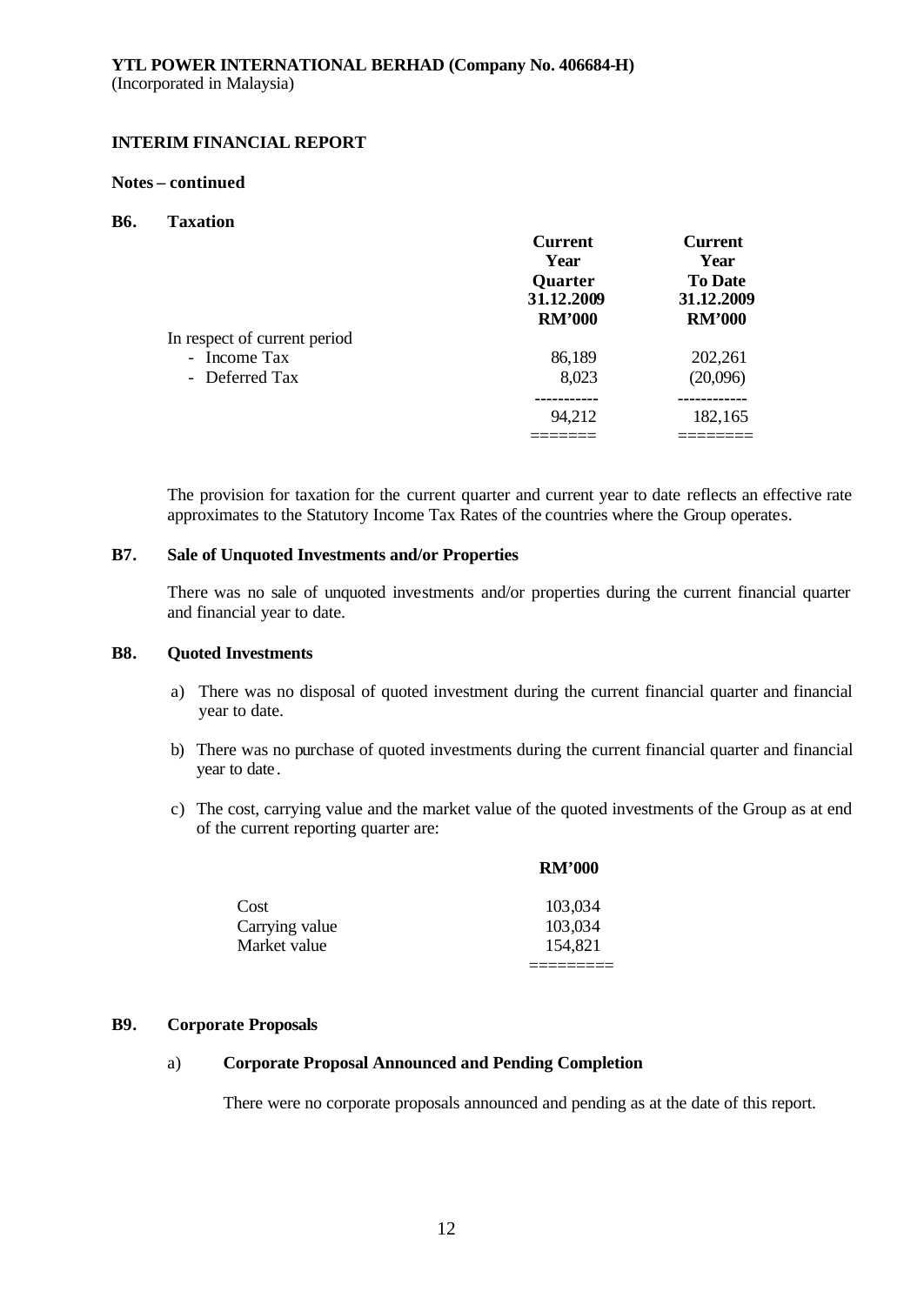#### **Notes – continued**

## b) **Status of Utilisation of Proceeds**

#### **USD250 million Guaranteed Exchangeable Bonds Due 2010**

The net proceeds received from the issue of the USD250 million Guaranteed Exchangeable Bonds due 2010 is currently placed under fixed deposits pending investment in utilities assets.

## **10. Group Borrowings and Debt Securities**

The Group's borrowings from financial institutions as at end of the current financial quarter are as follows:

|           | <b>Short term</b> | Long term     | <b>Total</b>  |
|-----------|-------------------|---------------|---------------|
|           | <b>RM'000</b>     | <b>RM'000</b> | <b>RM'000</b> |
| Secured   | 2,721,430         | 4,542,928     | 4,542,928     |
| Unsecured |                   | 15,652,274    | 18,373,704    |
|           | 2,721,430         | 20,195,202    | 22,916,632    |

The borrowings which are denominated in foreign currency are as follows:

| 750,354   |
|-----------|
| 1,550,575 |
| 2.634.779 |
|           |

All borrowings of subsidiary companies are on a non-recourse basis to the Company save and except for the following which is guaranteed by the Company:

- a) USD250 million Guaranteed Exchangeable Bonds Due 2010, of which USD170.4 million remain outstanding as at 31 December 2009.
- b) USD190 million term loan due on 29 January 2011.
- c) USD200 million term loan due on 17 December 2012.

## **[THE REST OF THIS PAGE IS INTENTIONALLY LEFT BLANK]**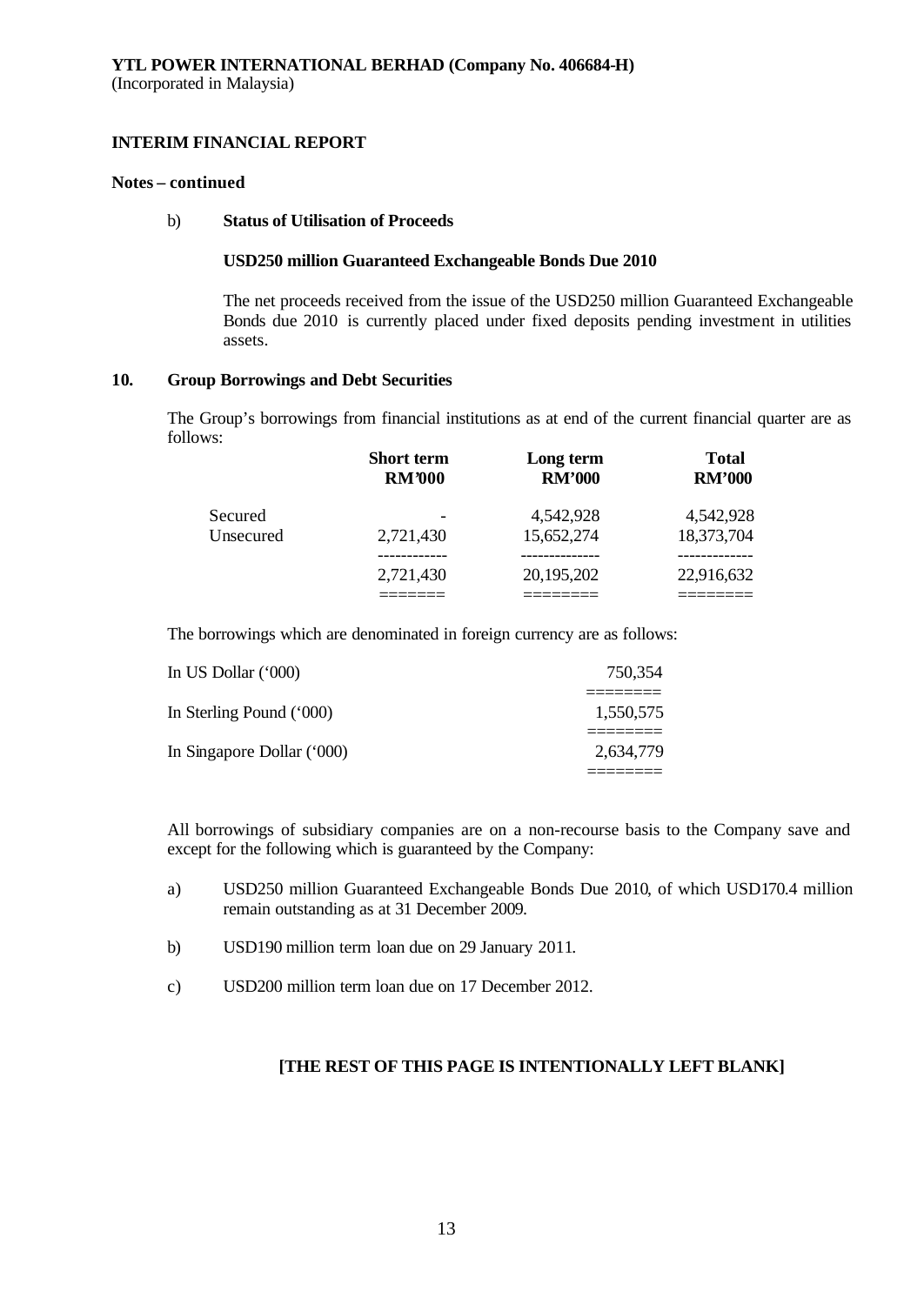#### **Notes – continued**

#### **B11. Off Balance Sheet Financial Instruments**

(a) Fuel oil swaps

The Group entered into fuel oil swaps to hedge highly probable forecast physical fuel oil and natural gas purchases that are expected to occur at various dates in the future. The fuel oil swaps have maturity dates that match the expected occurrence of these transactions.

As at 19 February 2010, the Group's outstanding fuel oil swaps are as follows:

|             |             | <b>Notional Amount</b> |               |               |                   |                     |
|-------------|-------------|------------------------|---------------|---------------|-------------------|---------------------|
|             | Outstanding | <b>Maturities</b>      |               |               |                   |                     |
|             | Quantity    | Within                 | 1 year        |               |                   |                     |
| Type of     | In Metric   | 1 year                 | or more       | <b>Total</b>  | <b>Fair value</b> | <b>Maturity</b>     |
| contract    | Ton         | <b>RM'000</b>          | <b>RM'000</b> | <b>RM'000</b> | <b>RM'000</b>     | date                |
| "Buy" fuel  | 557,000     | 776.738                | 53.486        | 830,224       | 888,487           | 28 February 2010 to |
| oil swaps   |             |                        |               |               |                   | 31 December 2011    |
| "Sell" fuel | 172,500     | 284.411                | -             | 284,411       | 274.283           | 28 Feb 2010 to 30   |
| oil swaps   |             |                        |               |               |                   | June 2010           |

#### (b) Currency forwards

The Group entered into currency forwards to hedge highly probable forecast transactions denominated in foreign currency expected to occur in the future. The currency forwards have maturity dates that match the expected occurrence of these transactions.

As at 19 February 2010, the Group's outstanding currency forwards are as follows:

|                 |                 |          | <b>Notional Amount</b> |                          |               |               |                      |
|-----------------|-----------------|----------|------------------------|--------------------------|---------------|---------------|----------------------|
|                 |                 | Foreign  | <b>Maturities</b>      |                          |               |               |                      |
| Nature of       |                 | Currency | Within                 | 1 year                   |               | Fair          |                      |
| <b>Forecast</b> | Foreign         | Amount   | 1 year                 | or more                  | <b>Total</b>  | value         |                      |
| transactions    | <b>Currency</b> | 000'     | <b>RM'000</b>          | <b>RM'000</b>            | <b>RM'000</b> | <b>RM'000</b> | <b>Maturity date</b> |
| Fuel oil and    | <b>Buy USD</b>  | 197.956  | 657.261                | 26,451                   | 683.712       | 679.144       | 3 March 2010 to      |
| natural gas     |                 |          |                        |                          |               |               | 14 December          |
|                 |                 |          |                        |                          |               |               | 2011                 |
| Fuel oil and    | Sell USD        | 5,835    | 19,903                 |                          | 19.903        | 20,009        | 12 March 2010        |
| natural gas     |                 |          |                        |                          |               |               | to 14 April 2010     |
| Capital         | <b>Buy USD</b>  | 10.894   | 38,046                 |                          | 38,046        | 37,358        | 1 March 2010 to      |
| Projects        |                 |          |                        |                          |               |               | 1 July 2010          |
| Capital         | Buy             | 24,703   | 118.762                | $\overline{\phantom{0}}$ | 118,762       | 117,827       | 26 February          |
| Projects        | <b>EURO</b>     |          |                        |                          |               |               | 2010 to 2            |
|                 |                 |          |                        |                          |               |               | August 2010          |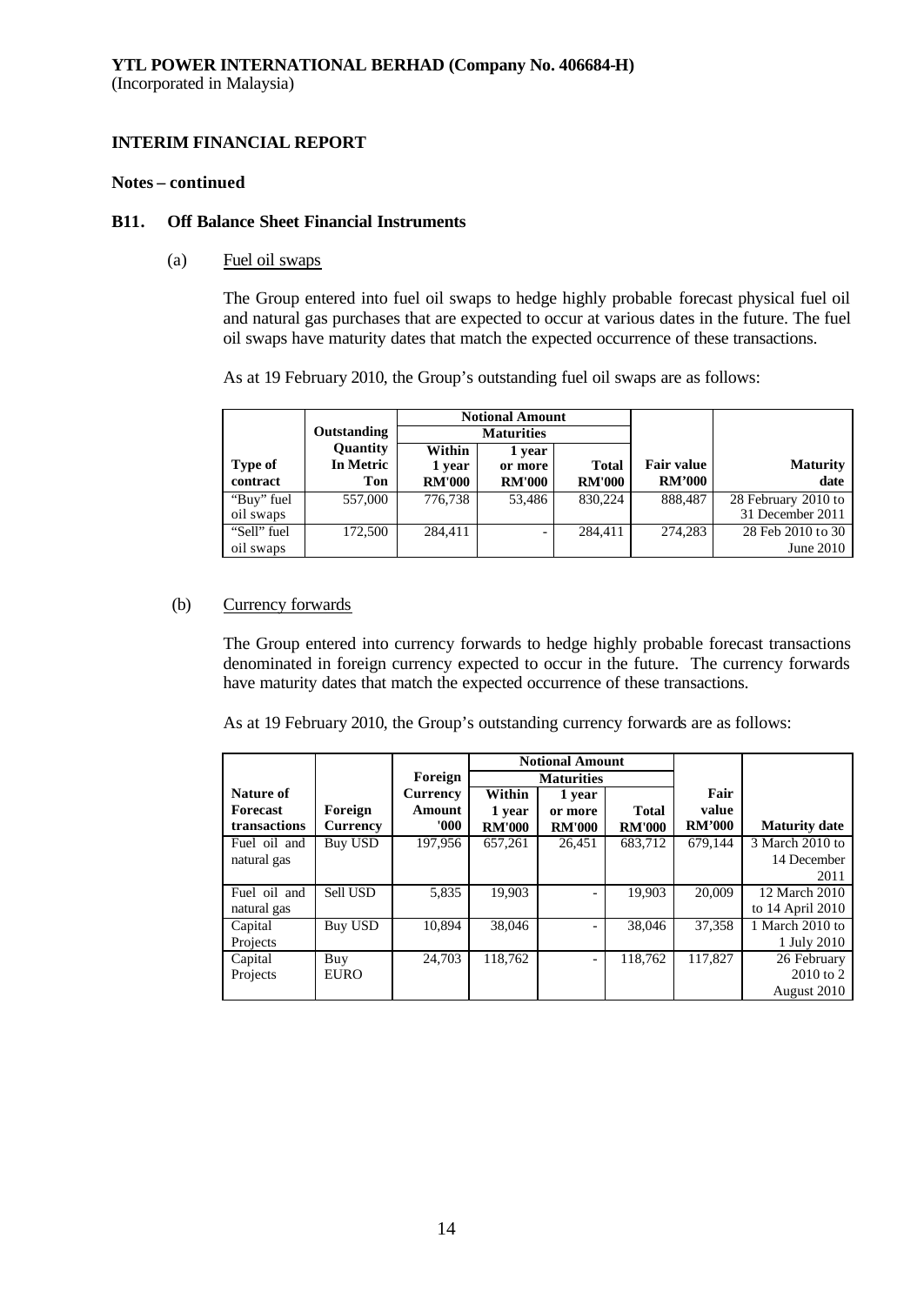#### **Notes – continued**

#### (c) Interest rate swaps

Interest rate swaps are entered to hedge floating rate interest payments on bank borrowings which were obtained to finance acquisition of subsidiaries and for the construction of property, plant and equipment.

The interest rate swaps as at 19 February 2010 are as follows:

| <b>Interest Rate</b><br>Swap | <b>Weighted Average</b><br>Rate per annum | <b>Notional Amount</b><br><b>RM'000</b> | <b>Fair Value</b><br><b>RM'000</b> | <b>Effective Period</b>               |
|------------------------------|-------------------------------------------|-----------------------------------------|------------------------------------|---------------------------------------|
| Plain Vanilla                | 2.89%                                     | 610,025                                 | 586,833                            | 28 February 2008 to<br>28 August 2014 |
| Plain Vanilla                | 0.92%                                     | 2,318,095                               | 2,306,730                          | 7 September 2009 to 6<br>October 2010 |

## **B12. Pending Material Litigation**

There was no material litigation pending as at the date of this report.

## **B13. Dividend**

The Board of Directors is pleased to recommend a second interim dividend of 7.5% single tier for the financial year ending 30 June 2010.

The Book Closure and payment Dates in respect of the aforesaid dividend are 17 March 2010 and 31 March 2010 respectively.

## **B14. Earnings Per Share**

## **i) Basic Earnings Per Share**

The basic earnings per share of the Group has been computed by dividing the profit attributable to shareholders for the financial quarter by the weighted average number of ordinary shares in issue during the financial quarter as set out below :-

**Preceding**

|                                              | <b>Current</b><br>Year<br><b>Quarter</b><br>31.12.2009 | <b>r</b> receding<br>Year<br>Corresponding<br>Quarter<br>31.12.2008 |
|----------------------------------------------|--------------------------------------------------------|---------------------------------------------------------------------|
| Profit attributable to shareholders (RM'000) | 250,337                                                | 215,057                                                             |
| Weighted average number of                   |                                                        |                                                                     |
| ordinary shares ('000)                       | 6,217,620                                              | 5,711,555                                                           |
| Basic earnings per share (Sen)               | 4.03                                                   | 3.77                                                                |
|                                              |                                                        |                                                                     |